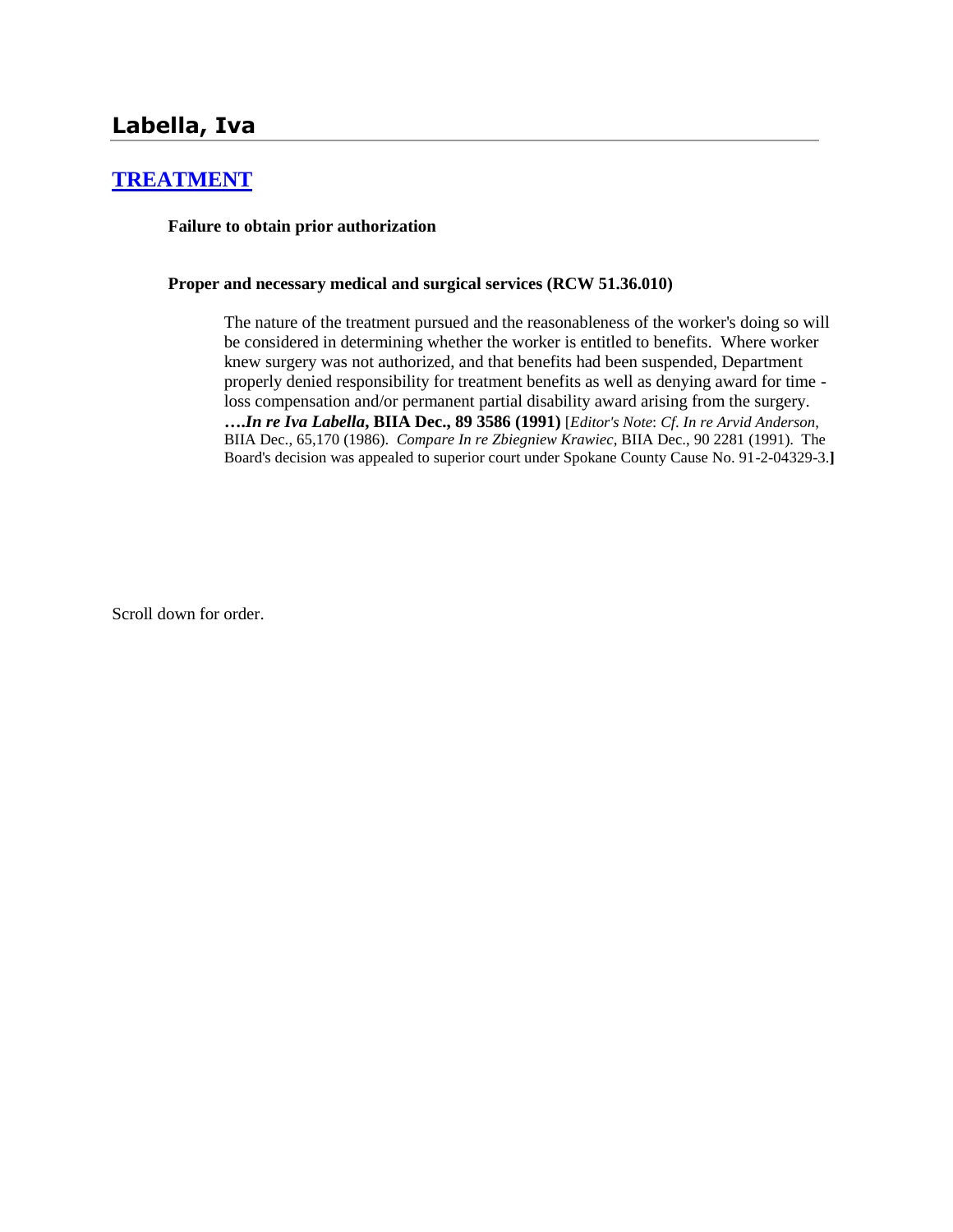### **BEFORE THE BOARD OF INDUSTRIAL INSURANCE APPEALS STATE OF WASHINGTON**

**)**

## **IN RE: IVA J. LABELLA ) DOCKET NO. 89 3586**

**CLAIM NO. T-087351 ) DECISION AND ORDER**

APPEARANCES:

Claimant, Iva J. Labella, by Maxey Law Offices, P.S., per Dana C. Madsen

Employer, Central Valley School District No. 356, by Lukins and Annis, per Edgar L. Annan

This is an appeal filed by the claimant on August 23, 1989 from an order of the Department of Labor and Industries dated August 2, 1989 which denied responsibility for a C5-6 anterior fusion and discectomy performed on March 24, 1989 because: the surgery was not authorized by the self-insured employer; a second opinion was not obtained; and there was not proof the surgery was required as a result of the industrial injury of November 5, 1987. The August 2, 1989 order also denies all time loss compensation, treatment and permanent partial disability which resulted from the March 24, 1989 surgery. **AFFIRMED**.

### **DECISION**

Pursuant to RCW 51.52.104 and RCW 51.52.106, this matter is before the Board for review and decision on a timely Petition for Review filed by the claimant to a Proposed Decision and Order issued on January 24, 1991 in which the Department order was affirmed.

The Board reviewed the evidentiary rulings in the record of proceedings and finds that no prejudicial error was committed and said rulings are hereby affirmed.

The general nature and background of this appeal are as set forth in the Proposed Decision and Order and will be reiterated only briefly here. The issues on this appeal are whether the Department properly denied responsibility for Ms. Labella's March 24, 1989 cervical surgery because her physician failed to follow Department regulations governing authorization for such treatment; whether the treatment was medically necessary for Ms. Labella's condition arising from the industrial injury; and whether the Department properly denied Ms. Labella all time loss compensation, treatment and permanent partial disability which resulted from the March 24, 1989 surgery.

RCW 51.36.010 provides that: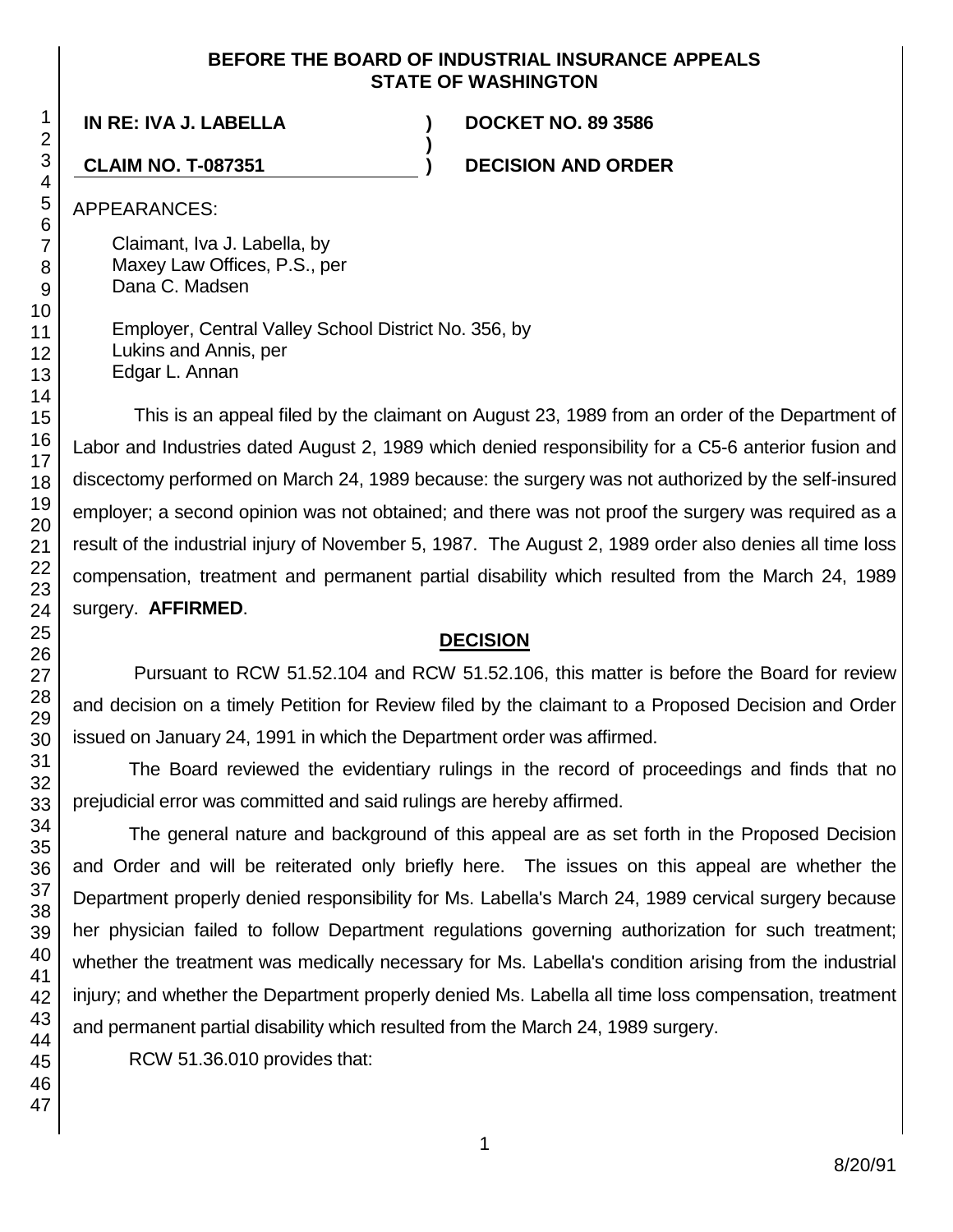Upon the occurrence of any injury to a worker entitled to compensation under the provisions of this title, he .... shall receive proper and necessary medical and surgical services at the hands of a physician of his or her own choice ....(Emphasis added)

In order to insure that treatment recommended by a claimant's chosen physician meets the requirement that it be "proper and necessary", the Department of Labor and Industries promulgated regulations requiring that certain procedures be specifically authorized (WAC 296-20-03001) and supported by a consulting opinion from a "qualified doctor with experience and expertise in the subject" (WAC 296-20-045). Surgery on the cervical spine is one such procedure (WAC 296-20- 03001(2)). It is clear from the record that Ms. Labella's attending neurosurgeon, Dr. Henry Gerber, performed an anterior cervical fusion and discectomy at C5-6 on the claimant without obtaining authorization and without providing the requisite second opinion. WAC 296-20-125 provides:

> All services rendered must be in accordance with the medical aid rules. The Department or self-insured employer may reject bills for services rendered in violation of these rules. The injured worker may not be billed for services rendered in violation of these rules.

Our industrial appeals judge correctly concluded that the Department properly denied financial responsibility for Dr. Gerber's services in connection with the surgery. However, he did not address the question of whether the surgery was medically necessary, assuming that the physician's failure to adhere to the Department's regulations operated to automatically deprive Ms. Labella of the right to time loss compensation, further treatment, and any future award of permanent partial disability associated with the surgery. The only regulation assessing penalties for failure to follow the medical aid rules is WAC 296-20-125 cited above. The only penalty recited in the regulation is addressed to the non-complying physician. By prohibiting the physician from billing the client for his services, the regulation insulates the claimant from any financial sanction imposed under the medical aid rules. Significantly, the sanction applies to the physician without reference to whether the services provided were, in fact, medically necessary.

There is no logical inference to be drawn from the language of the medical aid rules to support the conclusion that the claimant should be denied benefits which flow from proper and necessary medical treatment of an industrially related condition simply because her attending physician is subject to sanction under the medical aid rules. It is necessary, under these circumstances, to consider the nature of the treatment provided and the claimant's reasonableness in pursuing the treatment.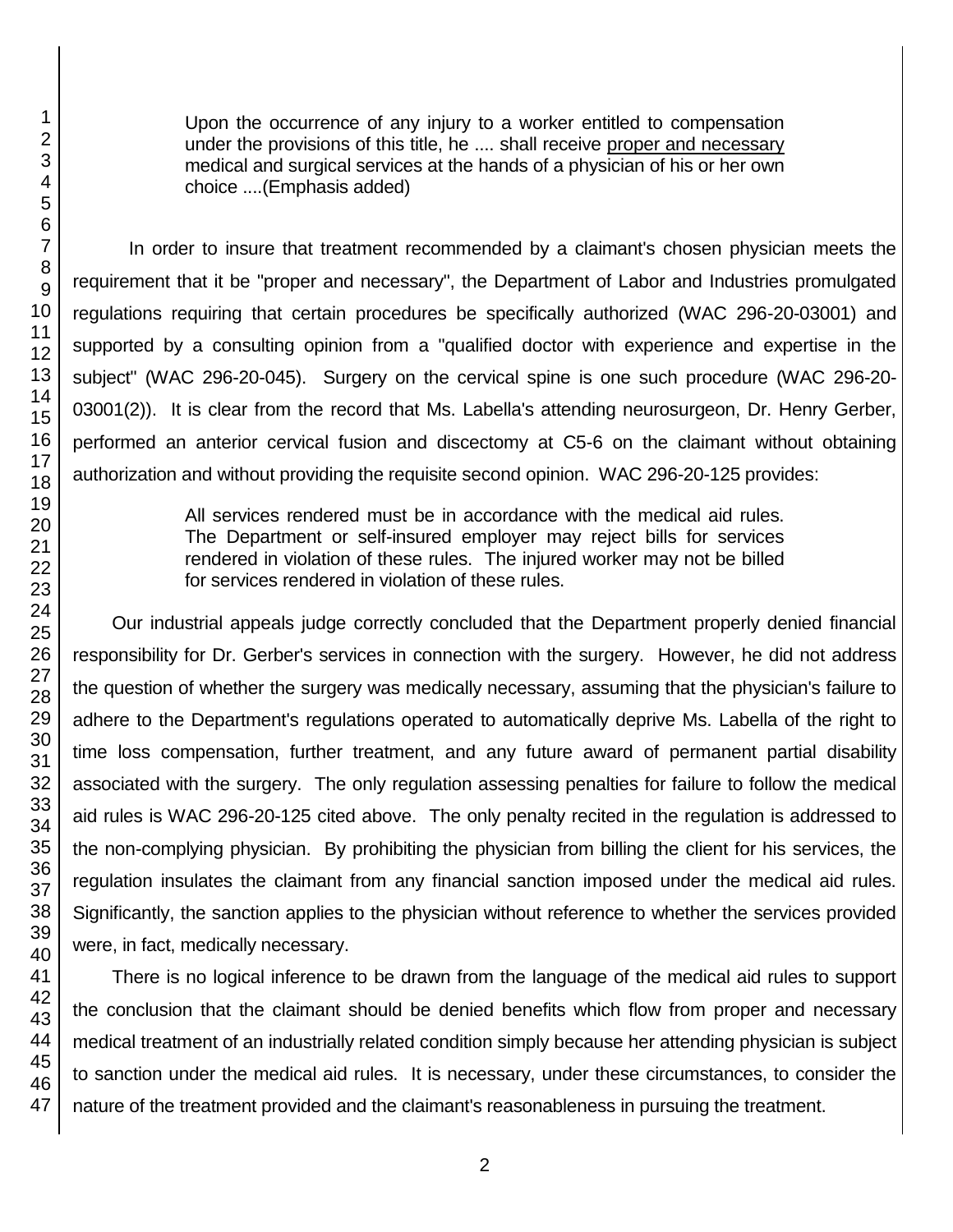Ms. Labella suffered an industrial injury to her neck and back in March 1986 which lighted up preexisting, asymptomatic degenerative disc disease of her cervical spine at the C5-6 level. Fourteen months after that injury, Dr. Henry Gerber determined that she was a candidate for cervical fusion of that interspace. Ms. Labella declined surgery and returned to work as a school bus driver. In the course of that employment, she suffered the industrial injury of November 5, 1987 giving rise to this claim, further aggravating her cervical spine condition.

In October 1988, the self-insured employer informed Ms. Labella, and her family practice physician, Dr. James Ayers, that medical benefits were terminated based on the results of panel examinations conducted in August and September of that year. Dr. H.G. Copsey, a neurologist, participated in an August 1988 panel examination which arrived at industrial injury related diagnoses of cervical and dorsolumbar strain and degenerative joint disease at C5-6 pre-existing, but temporarily aggravated by, the industrial injury. The examination revealed no objective findings surrounding the C5-6 area and no evidence of neurological damage at that site. He considered Ms. Labella's subjective responses on examination to be inconsistent with the level of objective findings. He found her condition to be medically fixed and stable, not requiring surgery or any other form of treatment.

Dr. John R. Clark, a neurologist, participated in panel examinations of Ms. Labella in February and September of 1988. He diagnosed a cervical strain related to the March 1986 injury and aggravated by the November 1987 injury. He saw evidence of degenerative disc disease at C5-6 and C6-7 which preexisted the industrial injury of March 1986 and was aggravated further by the November 1987 accident. He noted that there was significant narrowing of the joint space at C5-6 with osteophytic changes. However, Ms. Labella's neck was not unstable and MRI and CT scans did not, in his opinion, reveal any evidence of a disc rupture or nerve root compression. Ms. Labella displayed no muscle spasm of the neck or upper back.

At the September examination, Dr. Clark added the diagnosis of tension headaches related to the industrial injury. He did not relate the headaches to nerve root involvement at the site of the degenerative disc disease at C5-6 because the nerves which serve the head arise at the C3-4 level or higher. Nerve root encroachment at the C5-6 level would have given rise to pain along the lateral aspect of the arm and into the thumb. Ms. Labella's only arm complaints were in the fourth and fifth finger of the right hand, the result of an unrelated ulnar injury. He did not consider her a candidate for surgery.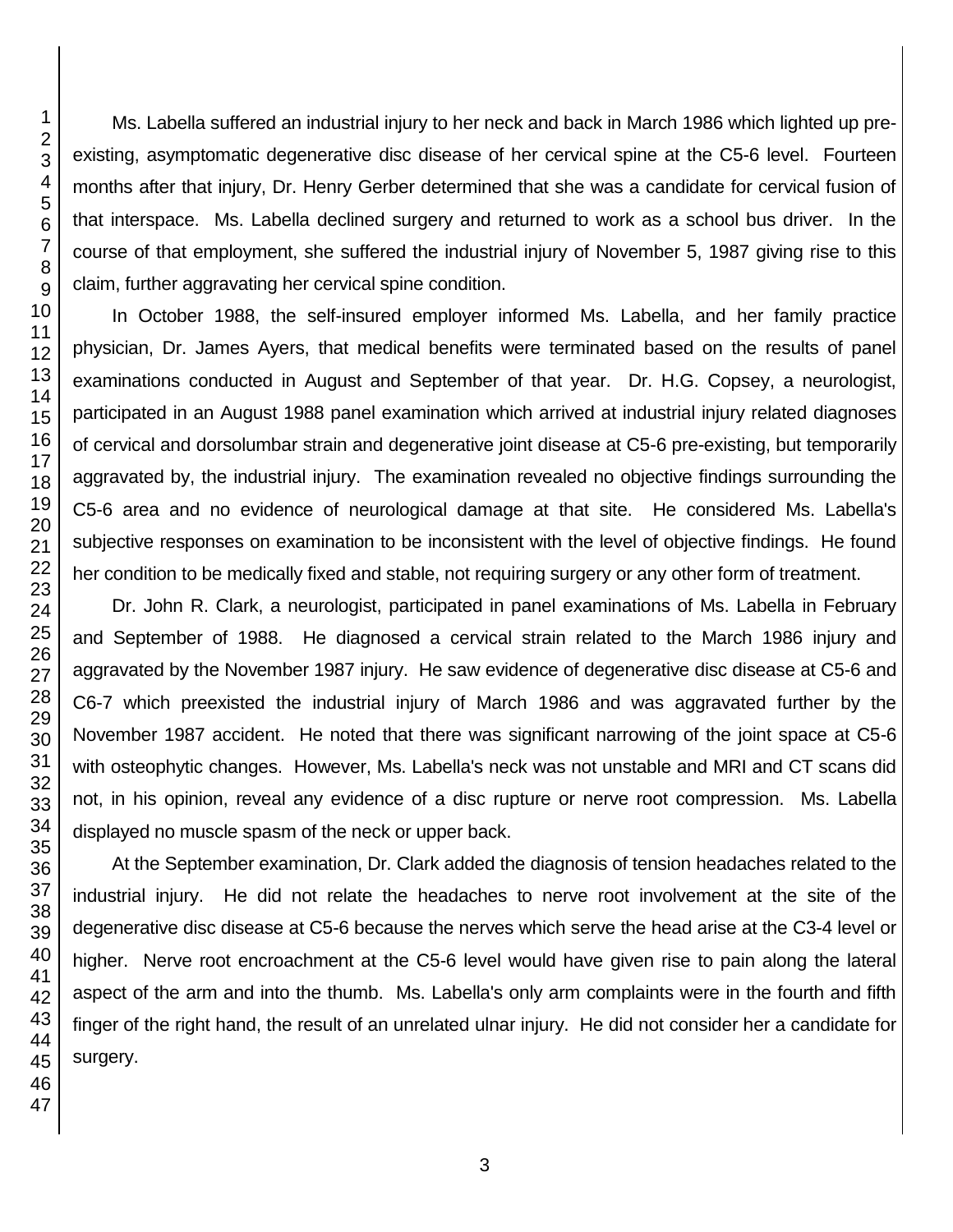Dr. Gerber disagreed with the panel examiners, relying on an apparently ambiguous CT scan performed on December 8, 1988. According to the radiologist who interpreted the films, the scan revealed "a question of a herniated disc" on the left side at C5-6. Dr. Gerber's own interpretation of the films was more conservative. He believed the scan revealed spondylosis, or degenerative disc disease. Gerber dep. at p.14. He concluded that surgery was the best option because Ms. Labella was having intractable pain, occasional muscle spasm and symptomatic degenerative disc disease. Gerber dep. at p.17. The findings on neurological examination were all within normal limits, with no evidence of nerve root involvement or encroachment of the spinal cord.

Dr. James E. Ayers, a general practitioner, who referred Ms. Labella to Dr. Gerber and followed her case both pre- and post-surgery after the referral, supported Dr. Gerber's conclusion. However, Dr. Ayers' testimony shows that he arrived at his understanding of Dr. Gerber's diagnosis and recommendations through statements made by the claimant. He testified that the "severity of symptoms and development of newer symptoms" made surgery urgent. He referenced general "symptoms suggesting nerve root irritation", but provided no testimony as to objective findings in support of that conclusion. In any event, Dr. Ayers hardly demonstrated expertise in the subject of spinal disorders when, on cross examination, he was unable to distinguish between spondylosis (degenerative disc disease) and spondylolisthesis (the slipping forward of one vertebra over another).

On March 24, 1989, without having obtained prior authorization and without having provided the self-insured employer with a second opinion from a qualified doctor with expertise and experience in the subject, Dr. Henry Gerber performed a C5-6 cervical anterior fusion and discectomy on Ms. Labella.

The medical testimony concerning Ms. Labella's physical condition causally related to the industrial injury of November 5, 1987 is essentially consistent. All of the physicians concluded that she suffered from degenerative disc disease at C5-6 which was aggravated by the November 5, 1987 industrial injury. They differ only on the question of whether surgical treatment was necessary for that condition. Although Dr. Gerber is Ms. Labella's attending physician and actually performed a cervical fusion on her on March 24, 1989, his testimony regarding the necessity for that surgery is not persuasive. The deference accorded the opinion of an attending physician under Groff v. Dep't of Labor & Indus., 65 Wn.2d 35 (1964) does not mean that his opinion regarding treatment must be accepted where that opinion lacks the support of objective medical data. Intractable pain is not an objective finding. Occasional muscle spasm and x-ray findings of degenerative disc disease do not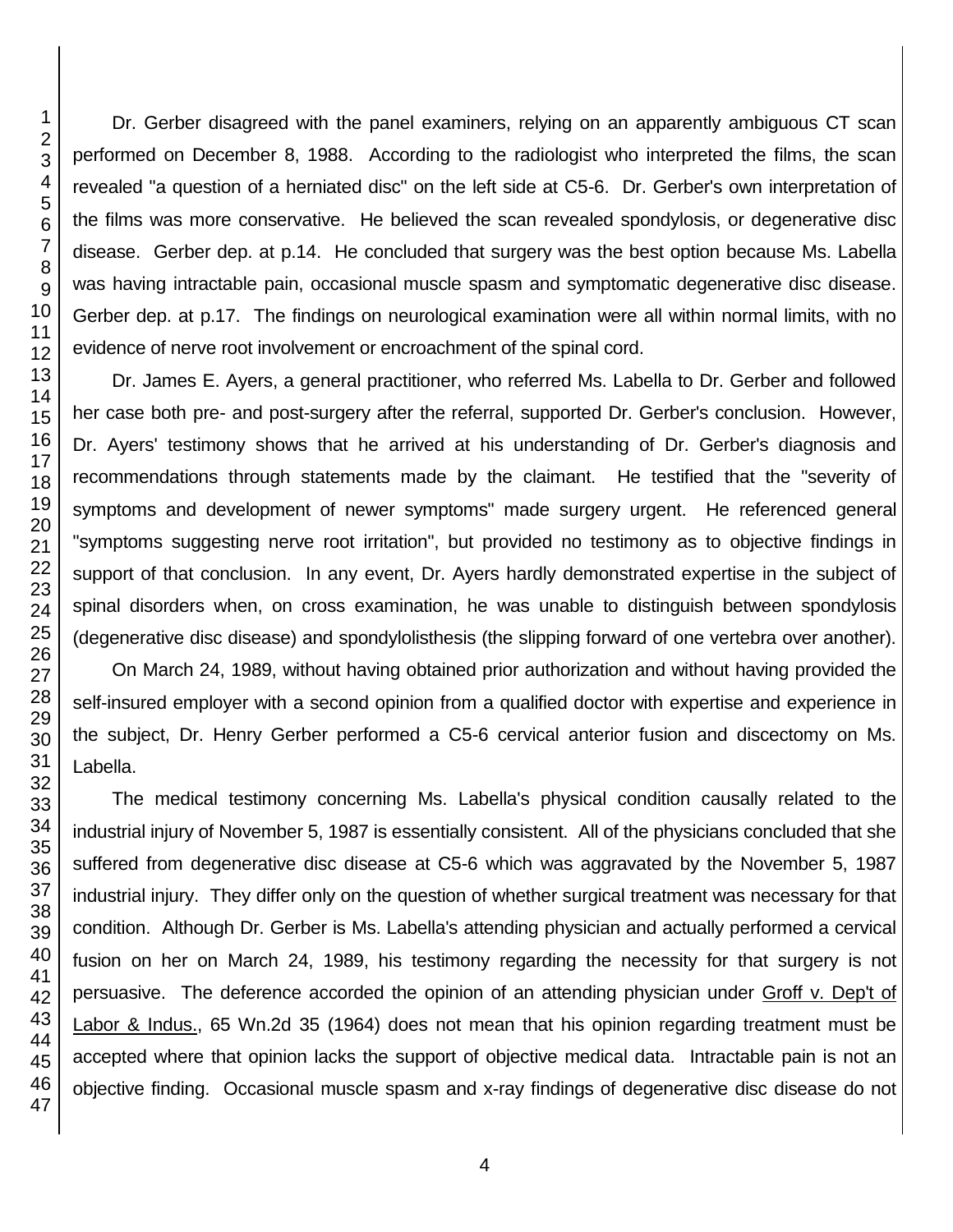make a persuasive case for surgery absent objective findings of nerve root or spinal cord encroachment.

Six months passed between the last panel examination and the surgery. There is no testimony, even by Dr. Gerber, to show that there was any worsening of Ms. Labella's condition in terms of objective findings. Dr. Gerber asserts that he found intermittent muscle spasm, but this finding in the absence other corroborative objective findings, does not support radical invasive treatment such as surgery. Ms. Labella failed to carry the burden of proving by a preponderance of the evidence that the surgery was medically necessary as a result of the November 5, 1987 industrial injury.

Relying on the holding of In re Arvid Andersen, BIIA Dec., 65,170 (1986), one might argue that, even absent a showing that the surgery was proper and necessary for treatment of Ms. Labella's industrially related cervical condition, she should be entitled to benefits associated with her temporary and permanent residuals, if any, flowing from the surgery. The holding in Andersen, after all, is that the consequences of treatment for an industrial injury are part and parcel of the injury itself. In that case, the stress of undergoing authorized surgery for a cervical condition gave rise to cardiac complications requiring separate medical treatment. Had Ms. Labella been unaware that the surgery was not authorized and innocently relied on her physician's assertion that it was medically necessary, the situation might be likened to an instance of medical malpractice in the treatment of an industrial injury, certainly a covered circumstance under Andersen. Under the actual circumstances of this case, however, Anderson is distinguishable.

Ms. Labella was well aware that the surgery was not authorized. She knew that as of 1988 medical benefits were suspended. She knew that she was released for work following the panel examinations. She knew the self-insured employer had specifically informed Dr. Gerber that the cervical fusion and discectomy was not authorized. She personally contacted both the self-insured employer and the Department seeking authorization. She did not seek a second opinion in support of the surgery. She had available to her another source of insurance that paid for the surgery without the necessity of a second opinion and she opted to rely on that source rather than pursue a challenge of the self-insured employer's determination.

Given Ms. Labella's awareness of the situation, her election to proceed with surgery not objectively demonstrated to be proper and necessary for her industrial injury removes her from the realm of innocent reliance on her physician. By pursuing the unauthorized and unnecessary treatment under these circumstances, Ms. Labella broke the chain of causation leading from the industrial injury